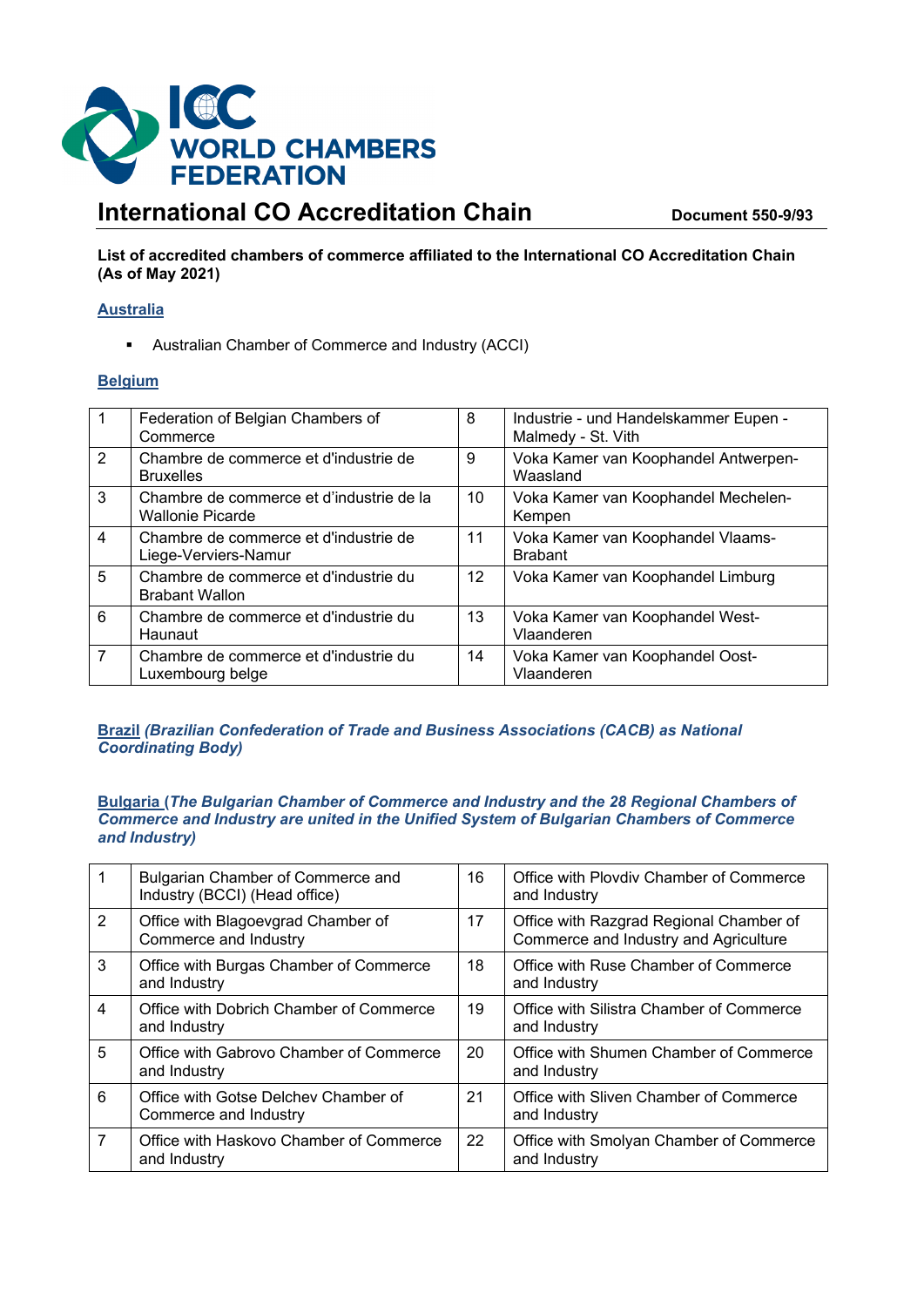

| 8  | Office with Kazanlak Chamber of Commerce<br>and Industry   | 23 | Office with Stara Zagora Chamber of<br>Commerce and Industry   |
|----|------------------------------------------------------------|----|----------------------------------------------------------------|
| 9  | Office with Kardzhali Chamber of Commerce<br>and Industry  | 24 | Office with Targovishte Chamber of<br>Commerce and Industry    |
| 10 | Office with Kyustendil Chamber of<br>Commerce and Industry | 25 | Office with Varna Chamber of Commerce<br>and Industry          |
| 11 | Office with Lovech Chamber of Commerce<br>and Industry     | 26 | Office with Veliko Tarnovo Chamber of<br>Commerce and Industry |
| 12 | Office with Montana Chamber of Commerce<br>and Industry    | 27 | Office with Vidin Chamber of Commerce<br>and Industry          |
| 13 | Office with Pazardzhik Chamber of<br>Commerce and Industry | 28 | Office with Vratsa Chamber of Commerce<br>and Industry         |
| 14 | Office with Pernik Chamber of Commerce<br>and Industry     | 29 | Office with Yambol Chamber of Commerce<br>and Industry         |
| 15 | Office with Pleven Chamber of Commerce<br>and Industry     |    |                                                                |

# **Canada**

■ Canadian Chamber of Commerce

### **China**

### **China Council for the Promotion of International Trade (CCPIT)**

All CCPIT branches use the same ICC WCF CO Accreditation Label, but each issuing branches have a three-digit code in the serial number (see below after the name of each branch)

| $\mathbf{1}$   | China Council for the Promotion of<br>International Trade - 000 | 150 | Meishan Branch - 805                 |
|----------------|-----------------------------------------------------------------|-----|--------------------------------------|
| 2              | Alxa League Branch - 109                                        | 151 | Meizhou Branch - 633                 |
| 3              | Anhui Sub-council - 400                                         | 152 | Mianyang Branch - 802                |
| 4              | Anging Branch - 409                                             | 153 | Minhang Branch - 261                 |
| 5              | Anshan Branch - 128                                             | 154 | Mudanjiang Branch - 221              |
| 6              | Anyang Branch - 543                                             | 155 | Nanhai Branch - 630                  |
| $\overline{7}$ | Baoding Branch - 068                                            | 156 | Nanjing Branch - 320                 |
| 8              | Baoshan Branch - 262                                            | 157 | Nanning Branch - 773                 |
| 9              | Baotou Branch - 102                                             | 158 | Nanping Branch - 424                 |
| 10             | Bayannao'er Meng Branch - 108                                   | 159 | Nantong Branch - 301                 |
| 11             | Beihai Branch - 770                                             | 160 | Nanyang Branch - 542                 |
| 12             | Beijing Sub-Council - 020                                       | 161 | Ningbo Development Zone Branch - 384 |
| 13             | Bengbu Branch - 405                                             | 162 | Ningbo Sub-Council - 380             |

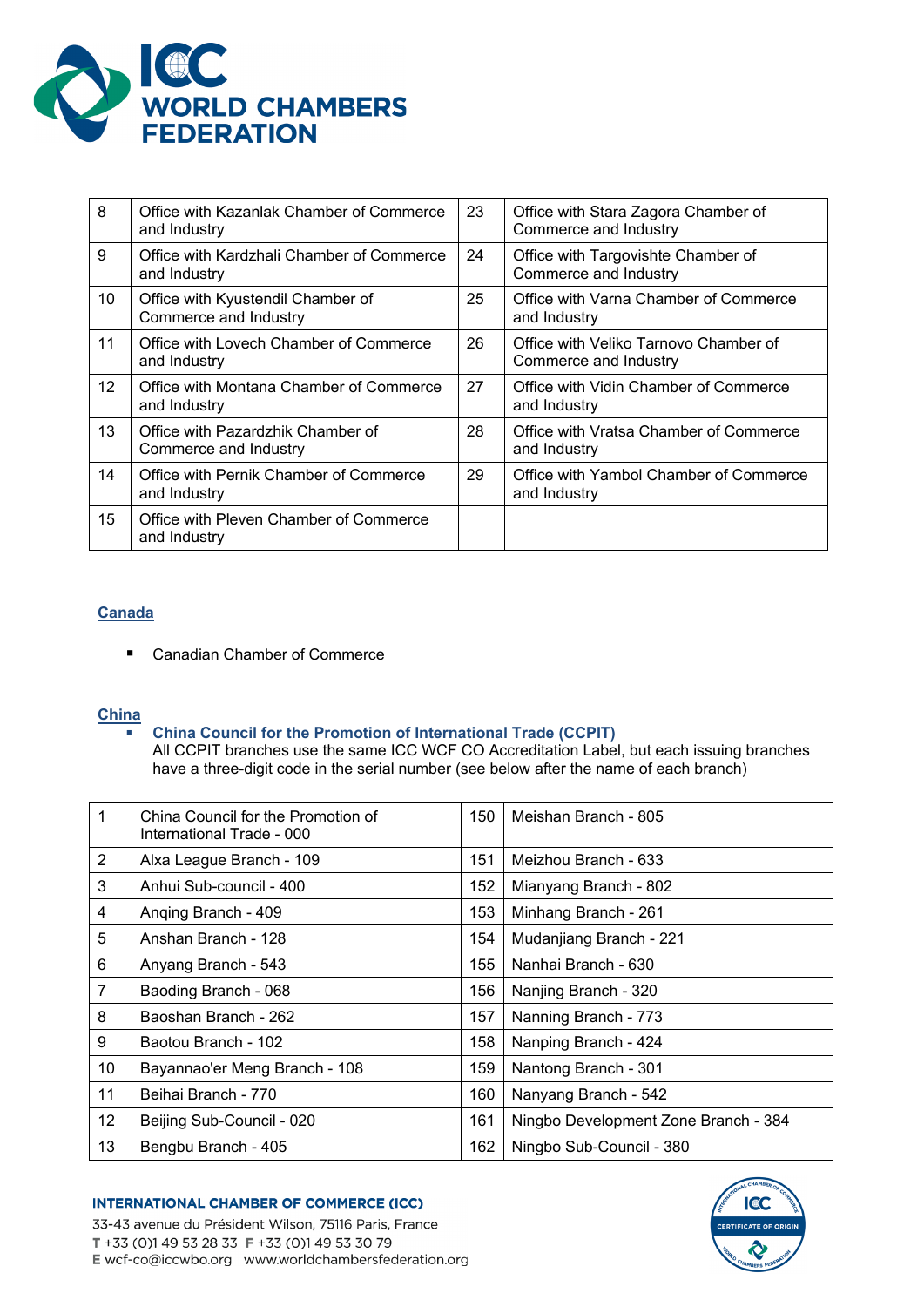

| 14 | Binzhou Branch - 490                                 | 163 | Ningde Branch - 425                            |
|----|------------------------------------------------------|-----|------------------------------------------------|
| 15 | Bortala Mongol Autonomous Prefecture<br>Branch - 962 | 164 | Ninghai Branch - 386                           |
| 16 | Bozhou Branch - 414                                  | 165 | Ningxia Sub-Council - 950                      |
| 17 | Cangzhou Branch - 065                                | 166 | Panjin Branch - 122                            |
| 18 | Changchun Sub-Council - 200                          | 167 | Panyu Branch - 661                             |
| 19 | Changde Branch - 602                                 | 168 | Peiling Branch - 841                           |
| 20 | Changsha Branch - 610                                | 169 | Pingdu Branch - 526                            |
| 21 | Changshu Branch - 314                                | 170 | Pingxiang Branch - 762                         |
| 22 | Changzhi Branch - 084                                | 171 | Putian Branch - 426                            |
| 23 | Changzhou Branch - 306                               | 172 | Qingdao Sub-Council - 520                      |
| 24 | Chaoyang Branch - 742                                | 173 | Qinghai Sub-Council - 940                      |
| 25 | Chaozhou Branch - 637                                | 174 | Qingpu Branch - 265                            |
| 26 | Chengde Branch - 066                                 | 175 | Qingyang Branch - 932                          |
| 27 | Chengdu Sub-Council - 820                            | 176 | Qingyuan Branch - 634                          |
| 28 | Chenghai Branch - 741                                | 177 | Qinhuangdao Branch - 062                       |
| 29 | Chengyang Branch - 523                               | 178 | Qinzhou Branch -768                            |
| 30 | Chenzhou Branch - 607                                | 179 | Quanzhou Branch - 421                          |
| 31 | Chifeng Branch - 101                                 | 180 | Quzhou Branch - 350                            |
| 32 | Chizhou Branch - 413                                 | 181 | Rizhao Branch - 483                            |
| 33 | Chongqing Sub-Council - 840                          | 182 | Rui'an Branch - 359                            |
| 34 | Chuzhou Branch - 412                                 | 183 | Sanheyanjiao Branch - 070                      |
| 35 | Cixi Branch - 381                                    | 184 | Sanmenxia Branch - 544                         |
| 36 | Conghua Branch - 663                                 | 185 | Sanming Branch - 423                           |
| 37 | Dalian Sub-Council - 160                             | 186 | Sanshui Branch - 639                           |
| 38 | Dandong Branch - 123                                 | 187 | Shaanxi Sub-Council - 810                      |
| 39 | Daqing Branch - 225                                  | 188 | Shandong Sub-council (Jinan Office) - 499      |
| 40 | Datong Branch - 083                                  | 189 | Shandong Sub-Council (Qingdao Office) -<br>480 |
| 41 | Deqing Branch - 352                                  | 190 | Shanghai Pudong Sub-Council - 280              |
| 42 | Dezhou Branch - 484                                  | 191 | Shanghai Sub-Council - 260                     |
| 43 | Dinghu Branch of Chamber of Commerce -<br>643        | 192 | Shanghe Branch - 501                           |
| 44 | Dongguan Branch - 623                                | 193 | Shangqiu Branch - 549                          |
| 45 | Dongying Branch - 491                                | 194 | Shangyu Branch - 355                           |
| 46 | Erdos Branch - 105                                   | 195 | Shantou Sub-Council - 740                      |
| 47 | Erenhot Branch - 110                                 | 196 | Shantoujinping Branch - 743                    |
| 48 | Ezhou Branch - 569                                   | 197 | Shanwei Branch - 635                           |



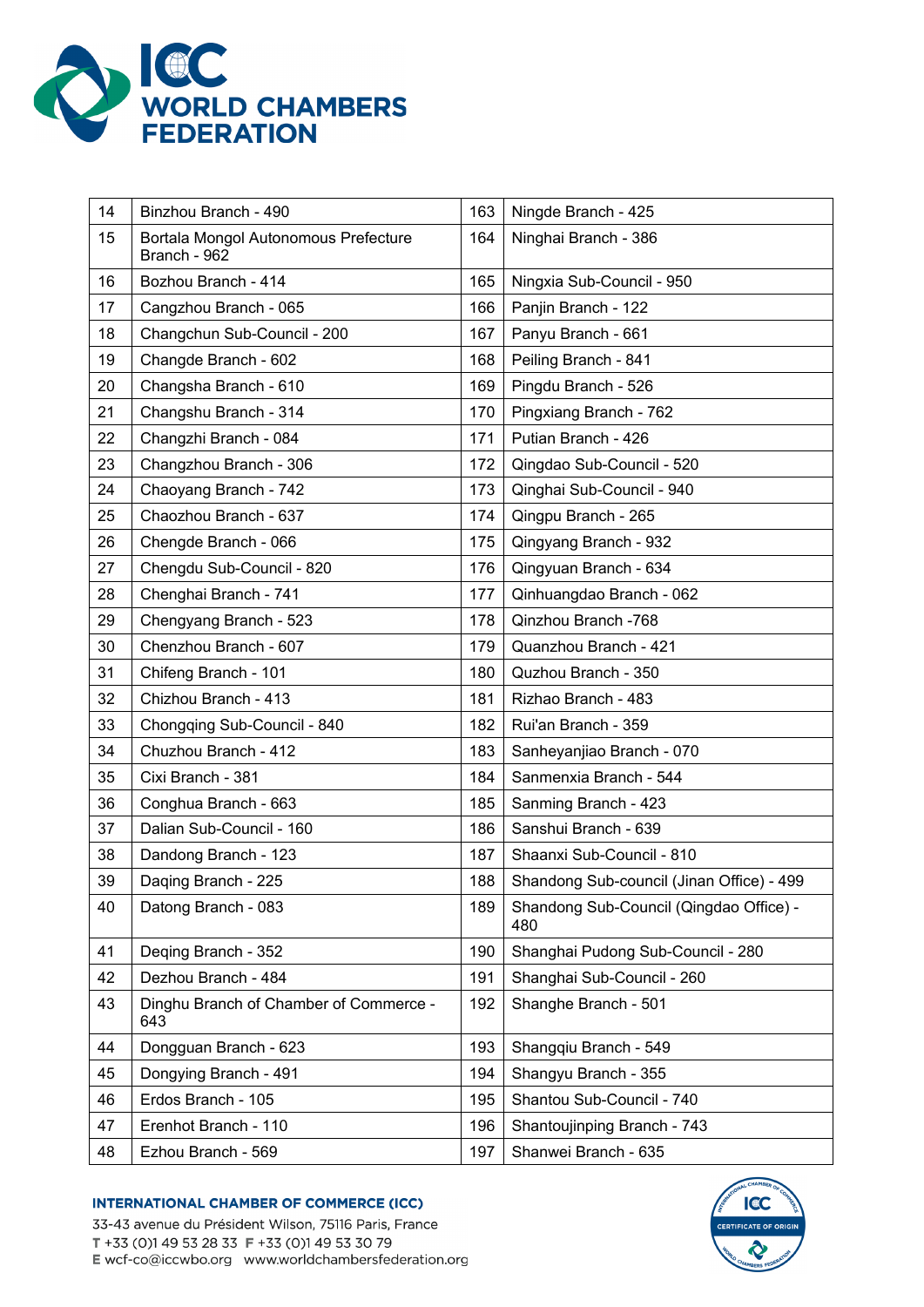

| 49 | Fangchenggang Branch - 772                          | 198 | Shanxi Sub-Council - 080                            |
|----|-----------------------------------------------------|-----|-----------------------------------------------------|
| 50 | Fenghua Branch - 388                                | 199 | Shaoguan Branch - 626                               |
| 51 | Fengxian Branch - 264                               | 200 | Shaoxing Branch - 343                               |
| 52 | Foshan Branch - 625                                 | 201 | Shaoyang Branch - 611                               |
| 53 | Fu'an Branch - 432                                  | 202 | Shenyang Sub-Council - 140                          |
| 54 | Fujian Sub-Council - 420                            | 203 | Shenzhen Bao'an Branch - 701                        |
| 55 | Fushun Branch - 126                                 | 204 | Shenzhen Longgang Branch - 702                      |
| 56 | Fuyang Branch - 403                                 | 205 | Shenzhen Sub-council (Caihong Office) 703           |
| 57 | Fuzhou Sub-Council - 430                            | 206 | Shenzhen Sub-council (Civic Center Office) -<br>704 |
| 58 | Gansu Sub-Council - 930                             | 207 | Shenzhen Sub-council (Lidu Office) - 700            |
| 59 | Guangdong Sub-Council - 620                         | 208 | Shiyan Branch - 567                                 |
| 60 | Guangxi Sub-Council - 760                           | 209 | Shizuishan Branch - 952                             |
| 61 | Guangzhou Economic Development Zone<br>Branch - 662 | 210 | Shunde Branch - 636                                 |
| 62 | Guangzhou Sub-Council - 660                         | 211 | Sichuan Sub-Council - 800                           |
| 63 | Guigang Branch - 767                                | 212 | Suifenhe Branch - 226                               |
| 64 | Guilin Branch - 764                                 | 213 | Suizhou Branch - 566                                |
| 65 | Guiyang Branch - 861                                | 214 | Suqian Branch - 315                                 |
| 66 | Guizhou Sub-Council - 860                           | 215 | Suzhou Branch - 305                                 |
| 67 | Haicheng Branch - 129                               | 216 | Suzhou Branch - 406                                 |
| 68 | Hainan Sub-Council - 780                            | 217 | Tai'an Branch - 489                                 |
| 69 | Handan Sub-Council - 067                            | 218 | Taishan Branch - 646                                |
| 70 | Hangzhou Sub-Council - 360                          | 219 | Taizhou Branch - 312                                |
| 71 | Hangzhou Sub-Council (Xiasha Office) - 369          | 220 | Taizhou Branch - 344                                |
| 72 | Hangzhou dajiangdong Branch - 370                   | 221 | Tangshan Branch - 061                               |
| 73 | Harbin Sub-Council - 240                            | 222 | Tianjin Sub-Council - 040                           |
| 74 | Hebei Sub-Council - 060                             | 223 | Tibet Sub-Council - 900                             |
| 75 | Heihe Branch - 224                                  | 224 | Tieling Branch - 127                                |
| 76 | Heilongjiang Sub-Council - 220                      | 225 | Tongliao Branch - 106                               |
| 77 | Henan Sub-Council - 540                             | 226 | Tongling Branch - 407                               |
| 78 | Hengshui Branch - 069                               | 227 | Tsitsihar Branch - 223                              |
| 79 | Hengyang Branch - 603                               | 228 | Ulanqab Branch -111                                 |
| 80 | Heshan Branch - 645                                 | 229 | Wanxian Branch - 842                                |
| 81 | Heyuan Branch - 621                                 | 230 | Weifang Branch - 485                                |
| 82 | Heze Branch - 494                                   | 231 | Weihai Branch - 487                                 |
| 83 | Huadu Branch - 664                                  | 232 | Wenzhou Branch - 346                                |
| 84 | Huai'an Branch - 309                                | 233 | Wuhai Branch - 107                                  |



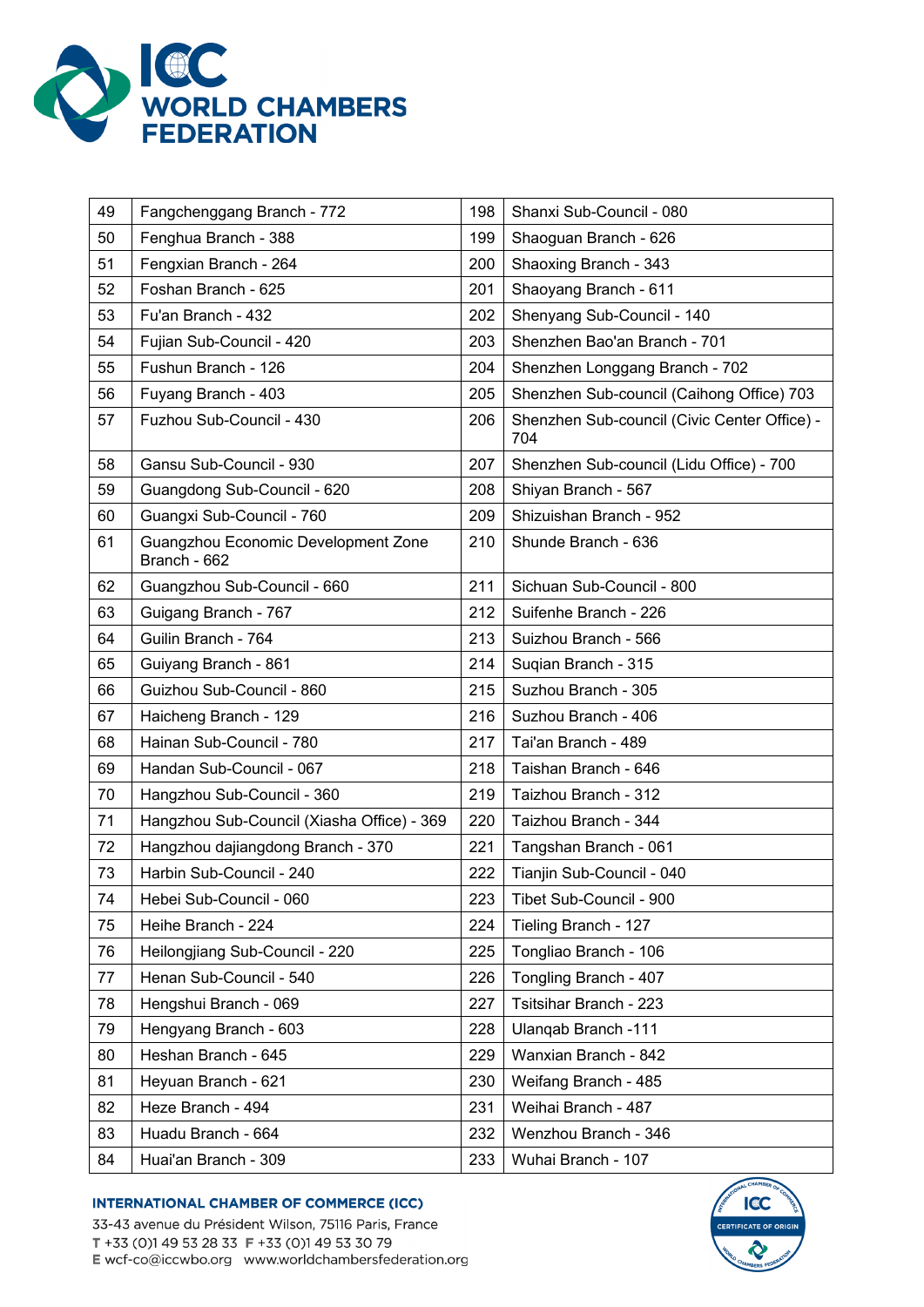

| 85  | Huaibei Branch - 410             | 234 | Wuhan Sub-Council - 580                         |
|-----|----------------------------------|-----|-------------------------------------------------|
| 86  | Huaihua Branch - 614             | 235 | Wuhu Branch - 402                               |
| 87  | Huaiji Branch - 642              | 236 | Wuxi Branch - 302                               |
| 88  | Huainan Branch - 404             | 237 | Wuxi Branch (Jiangyin Office) - 319             |
| 89  | Huangdao Branch - 522            | 238 | <b>Wuzhong District Branch - 311</b>            |
| 90  | Huanggang Branch - 565           | 239 | Wuzhou Branch - 763                             |
| 91  | Huangshan Branch - 408           | 240 | Xiamen Sub-Council - 440                        |
| 92  | Huangshi Branch - 561            | 241 | Xi'an Sub-Council - 920                         |
| 93  | Hubei Sub-Council - 560          | 242 | Xiangfan Branch - 562                           |
| 94  | Huizhou Branch - 628             | 243 | Xiangqiao Branch - 649                          |
| 95  | Huludao Branch - 131             | 244 | Xiangshan Branch - 385                          |
| 96  | Hulun Buir Branch - 104          | 245 | Xiangtan Sub-Council - 604                      |
| 97  | Hunan Sub-Council - 600          | 246 | Xiangxi Branch - 606                            |
| 98  | Huzhou Branch - 342              | 247 | Xiaogan Branch - 570                            |
| 99  | Inner Mongolia Sub-Council - 100 | 248 | Xiaoshan Branch - 361                           |
| 100 | Jiading Branch - 267             | 249 | Xinchang Branch - 353                           |
| 101 | Jiamusi Branch - 222             | 250 | Xingtai Branch - 072                            |
| 102 | Jiande Branch - 363              | 251 | Xinhui District Branch - 650                    |
| 103 | Jiangmen Branch - 624            | 252 | Xinjiang Development Corps Sub-Council -<br>970 |
| 104 | Jiangshan Branch - 357           | 253 | Xinjiang Sub-Council - 960                      |
| 105 | Jiangsu Sub-Council - 300        | 254 | Xinxiang Branch - 547                           |
| 106 | Jiangxi Sub-Council - 460        | 255 | Xuancheng Branch - 411                          |
| 107 | Jiaocheng Branch - 431           | 256 | Xuzhou Branch - 308                             |
| 108 | Jiaonan Branch - 525             | 257 | Yanbian Branch - 182                            |
| 109 | Jiaozhou Branch - 521            | 258 | Yancheng Branch - 310                           |
| 110 | Jiaozuo Branch - 548             | 259 | Yangjiang Branch - 632                          |
| 111 | Jiaxing Branch - 341             | 260 | Yangquan Branch - 082                           |
| 112 | Jieyang Branch - 638             | 261 | Yangzhou Sub-Council - 304                      |
| 113 | Jilin Branch - 181               | 262 | Yantai Branch - 481                             |
| 114 | Jilin Sub-Council - 180          | 263 | Yibin Branch - 804                              |
| 115 | Jimo Branch - 524                | 264 | Yichang Branch - 564                            |
| 116 | Jinan Sub-Council - 500          | 265 | Yili Branch - 961                               |
| 117 | Jingmen Branch - 568             | 266 | Yinchuan Branch - 951                           |
| 118 | Jingzhou Branch - 563            | 267 | Yingkou Branch - 125                            |
| 119 | Jinhua Branch - 349              | 268 | Yinxian Branch - 382                            |
| 120 | Jining Branch - 488              | 269 | Yiwu Branch - 351                               |

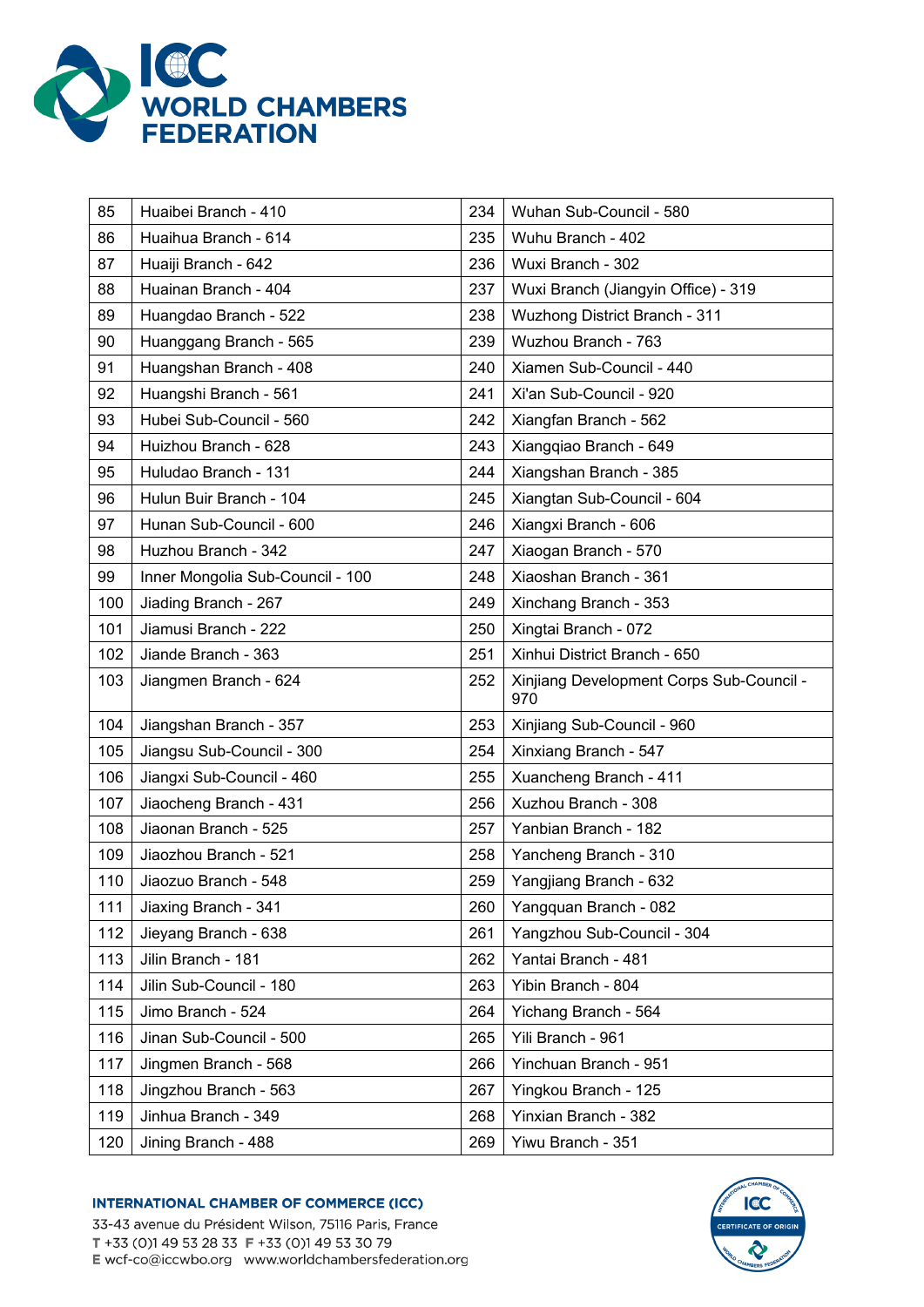

| 121 | Jinjiang Branch - 428                                       | 270 | Yiyang Branch - 605        |
|-----|-------------------------------------------------------------|-----|----------------------------|
| 122 | Jinshan Branch - 263                                        | 271 | Yongzhou Branch - 608      |
| 123 | Jinzhou Branch - 124                                        | 272 | Yueyang Branch - 612       |
| 124 | Junan Branch - 496                                          | 273 | Yuhang Branch - 364        |
| 125 | Juxian Branch - 497                                         | 274 | Yulin Branch - 771         |
| 126 | Keqiao Branch - 354                                         | 275 | Yuncheng Branch - 081      |
| 127 | Kizilsu Kirghiz Autonomous Prefecture Sub-<br>Council - 963 | 276 | Yunfu Branch - 641         |
| 128 | Laiwu Branch - 495                                          | 277 | Yunnan Sub-Council - 880   |
| 129 | Laixi Branch - 528                                          | 278 | Yuyao Branch - 383         |
| 130 | Langfang Branch - 071                                       | 279 | Zaozhuang Branch - 492     |
| 131 | Lanzhou Branch - 931                                        | 280 | Zhangjiagang Branch - 313  |
| 132 | Laoshan Branch - 527                                        | 281 | Zhangjiajie Branch - 613   |
| 133 | Leshan Branch - 803                                         | 282 | Zhangjiakou Branch - 064   |
| 134 | Lianyungang Branch - 303                                    | 283 | Zhangpu Branch - 429       |
| 135 | Liaocheng Branch - 482                                      | 284 | Zhangqiu Branch - 502      |
| 136 | Liaoning Sub-Council (Dalian Office) - 120                  | 285 | Zhangzhou Branch - 422     |
| 137 | Liaoning Sub-Council (Shenyang Office) -<br>121             | 286 | Zhanjiang Branch - 622     |
| 138 | Liaoyang Branch - 130                                       | 287 | Zhaoqing Branch - 629      |
| 139 | Lin'an Branch - 362                                         | 288 | Zhejiang Sub-Council - 340 |
| 140 | Linyi Branch - 493                                          | 289 | Zhengzhou Branch - 546     |
| 141 | Linyiyishui Branch - 510                                    | 290 | Zhenhai Branch - 387       |
| 142 | Linyi zonghebaoshuiqu Branch - 498                          | 291 | Zhenjiang Branch - 307     |
| 143 | Lishui Branch - 348                                         | 292 | Zhongshan Branch - 631     |
| 144 | Longyan Branch - 427                                        | 293 | Zhoushan Branch - 347      |
| 145 | Longyou Branch - 358                                        | 294 | Zhuhai Sub-Council - 720   |
| 146 | Loudi Branch - 609                                          | 295 | Zhuji Branch - 356         |
| 147 | Maanshan Branch - 401                                       | 296 | Zhumadian Branch - 545     |
| 148 | Manzhouli Branch - 103                                      | 297 | Zhuzhou Branch - 601       |
| 149 | Maoming Branch - 627                                        | 298 | Zibo Branch - 486          |

# **Denmark** *(The Danish Chamber of Commerce as National Coordinating Body)*

| The Danish Chamber of Commerce     |                                   |
|------------------------------------|-----------------------------------|
| Confederation of Danish Industries | Danish Agriculture & Food Council |

#### **INTERNATIONAL CHAMBER OF COMMERCE (ICC)**

33-43 avenue du Président Wilson, 75116 Paris, France T +33 (0)1 49 53 28 33 F +33 (0)1 49 53 30 79 E wcf-co@iccwbo.org www.worldchambersfederation.org

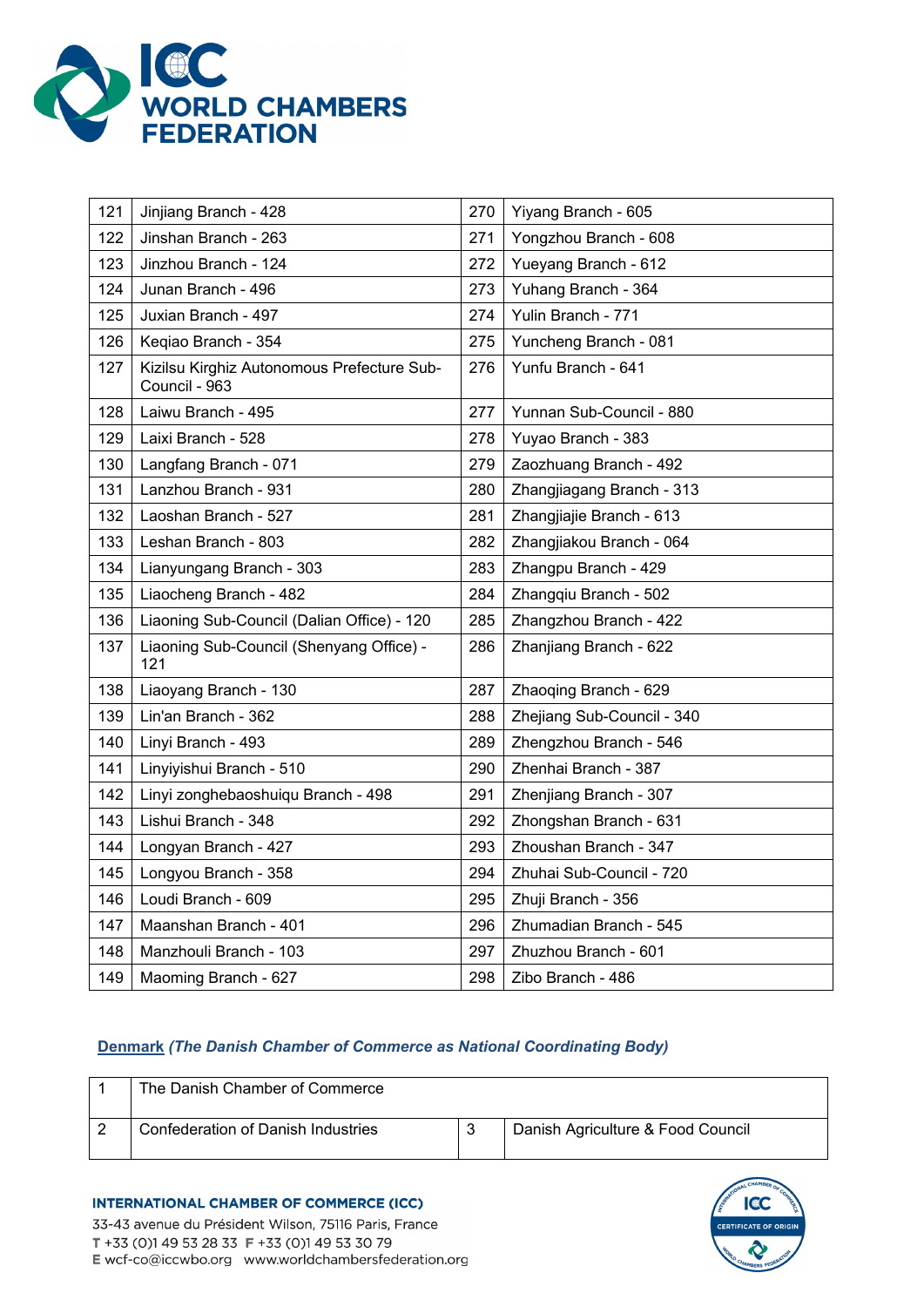

# **Finland (***The Finland Chamber of Commerce as National Coordinating Body)*

| 1              | Åland Chamber of Commerce                  | 11 | Rauma Chamber of Commerce              |
|----------------|--------------------------------------------|----|----------------------------------------|
| $\overline{2}$ | <b>Central Finland Chamber of Commerce</b> | 12 | Riihimäki-Hyvinkää Chamber of Commerce |
| 3              | Helsinki Region Chamber of Commerce        | 13 | Satakunta Chamber of Commerce          |
| $\overline{4}$ | Häme Chamber of Commerce                   | 14 | South Karelia Chamber of Commerce      |
| 5              | Kuopio Region Chamber of Commerce          | 15 | South Ostrobothnia Chamber of Commerce |
| 6              | Kymenlaakso Chamber of Commerce            | 16 | South Savo Chamber of Commerce         |
| $\overline{7}$ | Lapland Chamber of Commerce                | 17 | Tampere Chamber of Commerce            |
| 8              | North Karelia Chamber of Commerce          | 18 | Turku Chamber of Commerce              |
| 9              | Ostrobothnia Chamber of Commerce           | 19 | Western Nyland Chamber of Commerce     |
| 10             | <b>Oulu Chamber of Commerce</b>            |    |                                        |

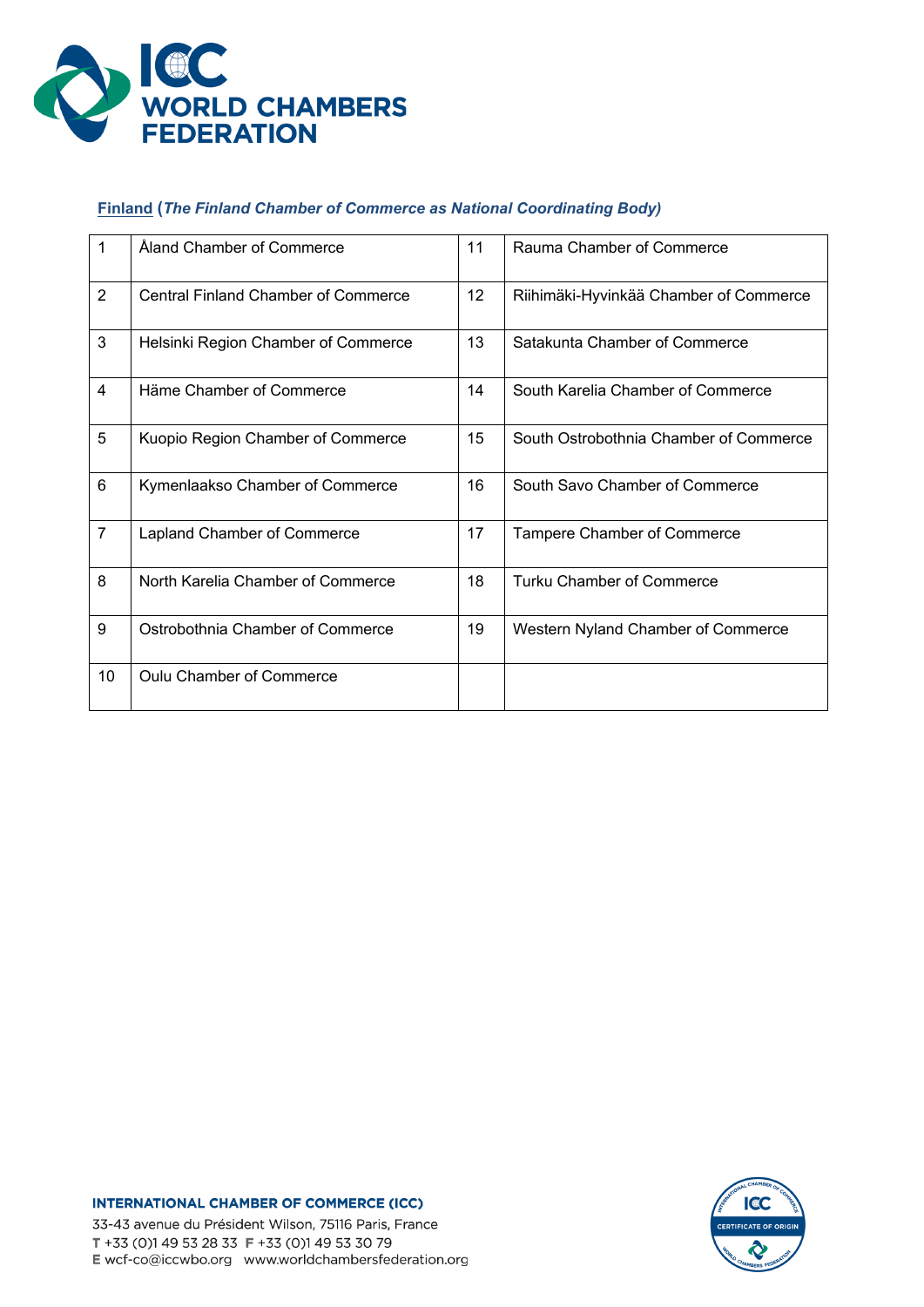

# **France** *(Paris Regional Chamber of Commerce and Industry as National Coordinating Body)*

| $\mathbf{1}$   | Paris Regional Chamber of Commerce and Industry             |    |                                                        |  |  |
|----------------|-------------------------------------------------------------|----|--------------------------------------------------------|--|--|
| $\overline{2}$ | <b>CCI ESSONNE</b>                                          | 46 | <b>CCI AMIENS-PICARDIE HAUTS-DE-</b><br><b>FRANCE</b>  |  |  |
| 3              | <b>CCI BORDEAUX GIRONDE</b>                                 | 47 | <b>CCI ARTOIS</b>                                      |  |  |
| $\overline{4}$ | <b>CCI SAÔNE-ET-LOIRE</b>                                   | 48 | CCI GRAND HAINAUT - HAUTS DE<br><b>FRANCE</b>          |  |  |
| 5              | <b>CCI GRENOBLE - GREX</b>                                  | 49 | CCI GRAND LILLE HAUTS-DE-FRANCE                        |  |  |
| 6              | <b>CCI EURE-ET-LOIR</b>                                     | 50 | <b>CCI LITTORAL HAUTS DE FRANCE</b>                    |  |  |
| $\overline{7}$ | CCI CÔTE-D'OR Dijon Metropole                               | 51 | <b>CHAMBRE DE COMMERCE ET</b><br>D'INDUSTRIE DE L'OISE |  |  |
| 8              | <b>CCI ILLE-ET-VILAINE</b>                                  | 52 | <b>CCI ARIÈGE</b>                                      |  |  |
| 9              | <b>CCI LYON METROPOLE St-Etienne Roanne</b>                 | 52 | <b>CCI NORD ISÈRE</b>                                  |  |  |
| 10             | <b>CCI SEINE-ET-MARNE</b>                                   | 54 | <b>CCI AVEYRON</b>                                     |  |  |
| 11             | CCI VIENNE - 86                                             | 55 | <b>CCI TOULOUSE</b>                                    |  |  |
| 12             | <b>CCI ALSACE EUROMETROPOLE</b>                             | 56 | <b>CCI LIMOGES HAUTE-VIENNE</b>                        |  |  |
| 13             | CCI MEURTHE-ET-MOSELLE-MEUSE-<br>HAUTE-MARNE-MOSELLE-VOSGES | 57 | <b>CCI HAUTE-SAVOIE</b>                                |  |  |
| 14             | <b>CCI PERPIGNAN ET PYRENEES</b><br><b>ORIENTALES</b>       | 58 | CCI PUY DE DOME CLERMONT<br><b>AUVERGNE METROPOLE</b>  |  |  |
| 15             | <b>CCI VAR</b>                                              | 59 | <b>CCI LOIRET</b>                                      |  |  |
| 16             | <b>CCI MAINE-ET-LOIRE</b>                                   | 60 | CCI NOUVELLE CALEDONIE                                 |  |  |
| 17             | <b>CCI ROCHEFORT ET SAINTONGE</b>                           | 61 | <b>CCI MAYENNE</b>                                     |  |  |
| 18             | <b>CCI LOIR-ET-CHER</b>                                     | 62 | <b>CCI MORBIHAN</b>                                    |  |  |
| 19             | <b>CCI MARTINIQUE</b>                                       | 63 | <b>CCI GARD</b>                                        |  |  |
| 20             | <b>CCI GUYANE</b>                                           | 64 | <b>CCI INDRE</b>                                       |  |  |
| 21             | <b>CCI AIN</b>                                              | 65 | <b>CCI PAU BÉARN</b>                                   |  |  |
| 22             | CCI ILE DE LA REUNION                                       | 66 | <b>CCI DRÔME</b>                                       |  |  |
| 23             | <b>CCI TROYES ET AUBE</b>                                   | 67 | <b>CCILOT</b>                                          |  |  |
| 24             | <b>CCI CHARENTE</b>                                         | 68 | <b>CCI HERAULT</b>                                     |  |  |
| 25             | <b>CCI CANTAL</b>                                           | 69 | <b>CCI YONNE</b>                                       |  |  |
| 26             | CCI NICE CÔTE D'AZUR                                        | 70 | <b>CCI NIÈVRE</b>                                      |  |  |
| 27             | <b>CCI BAYONNE PAYS BASQUE</b>                              | 71 | <b>CCI JURA</b>                                        |  |  |
| 28             | <b>CCI LE MANS SARTHE</b>                                   | 72 | <b>CCI DOUBS</b>                                       |  |  |
| 29             | <b>CCI CHER</b>                                             | 73 | CCI TERRITOIRE DE BELFORT                              |  |  |
| 30             | <b>CCI VENDÉE</b>                                           | 74 | <b>CCI HAUTE-SAONE</b>                                 |  |  |
| 31             | <b>CCI CREUSE</b>                                           | 75 | CCI DEUX-SÈVRES                                        |  |  |



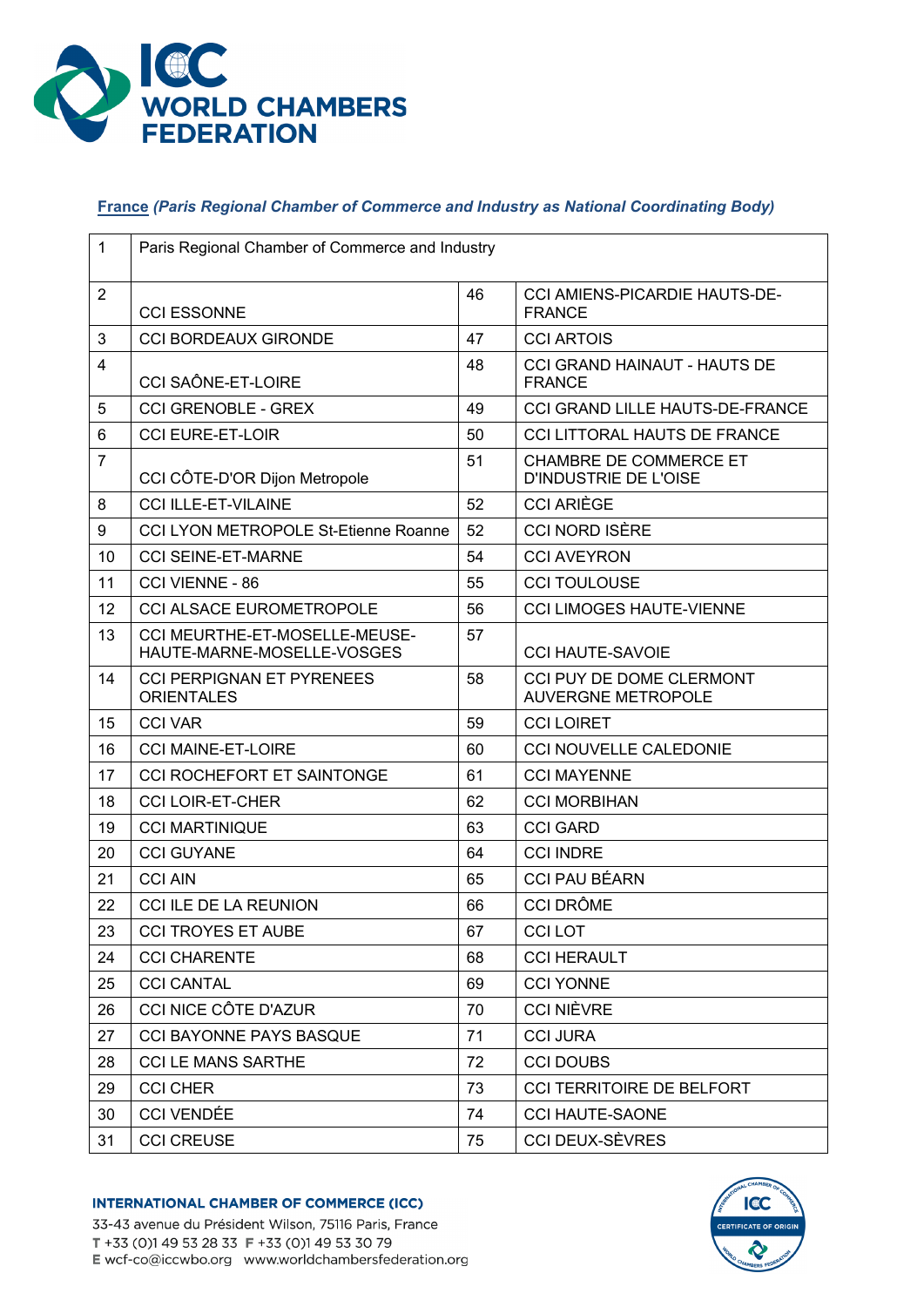

| 32 | <b>CCI TOURAINE</b>              | 76 | <b>CCI BEAUJOLAIS</b>                       |
|----|----------------------------------|----|---------------------------------------------|
| 33 | CCI TARBES ET HAUTES-PYRÉNÉES    | 77 | CCI ÎLES DE GUADELOUPE                      |
| 34 | <b>CCI NORMANDIE</b>             | 78 | <b>CCI LA ROCHELLE</b>                      |
| 35 | <b>CCI HAUTE-LOIRE</b>           | 79 | <b>CCI DORDOGNE</b>                         |
| 36 | <b>CCI ALLIER</b>                | 80 | <b>CCI LOT-ET-GARONNE</b>                   |
| 37 | <b>CCI TARN</b>                  | 81 | <b>CCI SAVOIE</b>                           |
| 38 | <b>CCI VAUCLUSE</b>              | 82 | <b>CCI MARSEILLE-PROVENCE</b>               |
| 39 | <b>CCI ARDENNES</b>              | 83 | <b>CCI AUDE</b>                             |
| 40 | <b>CCI NANTES SAINT-NAZAIRE</b>  | 84 | <b>CCI GERS</b>                             |
| 41 | <b>CCI LANDES</b>                | 85 | <b>CCI HAUTES-ALPES</b>                     |
| 42 | <b>CCI CÔTES D'ARMOR</b>         | 86 | CCI MONTAUBAN ET TARN-ET-<br><b>GARONNE</b> |
| 43 | <b>CCI MARNE EN CHAMPAGNE</b>    | 87 | CCI Métropolitaine Bretagne Ouest           |
| 44 | <b>CCI ARDÈCHE</b>               | 88 | CCI des Alpes de Haute-Provence             |
| 45 | <b>CCI AISNE HAUTS DE FRANCE</b> | 89 | CCI de Saint-Pierre et Miquelon             |

### **Iran**

| Tehran Chamber of Commerce, Industries,<br>Mines & Agriculture (TCCIM) | Bandar Abbas Chamber of Commerce,<br>Industries, Mines & Agriculture |
|------------------------------------------------------------------------|----------------------------------------------------------------------|
|                                                                        |                                                                      |

### **Ireland** *(Chambers Ireland as National Coordinating Body)*

|                | <b>Arklow &amp; District Chamber</b> | 17 | <b>Fingal Chamber</b>         |
|----------------|--------------------------------------|----|-------------------------------|
| $\overline{2}$ | Athlone Chamber                      | 18 | <b>Galway Chamber</b>         |
| 3              | <b>Ballina Chamber</b>               | 19 | <b>County Meath Chamber</b>   |
| $\overline{4}$ | <b>Ballyhaunis Chamber</b>           | 20 | <b>County Kildare Chamber</b> |
| 5              | Bray & District Chamber              | 21 | <b>Kilkenny Chamber</b>       |
| $6\phantom{1}$ | <b>County Carlow Chamber</b>         | 22 | Letterkenny Chamber           |
| $\overline{7}$ | <b>County Tipperary Chamber</b>      | 23 | <b>Limerick Chamber</b>       |
| 8              | Cobh & Harbour Chamber               | 24 | <b>Mullingar Chamber</b>      |

**INTERNATIONAL CHAMBER OF COMMERCE (ICC)** 33-43 avenue du Président Wilson, 75116 Paris, France T +33 (0)1 49 53 28 33 F +33 (0)1 49 53 30 79 E wcf-co@iccwbo.org www.worldchambersfederation.org

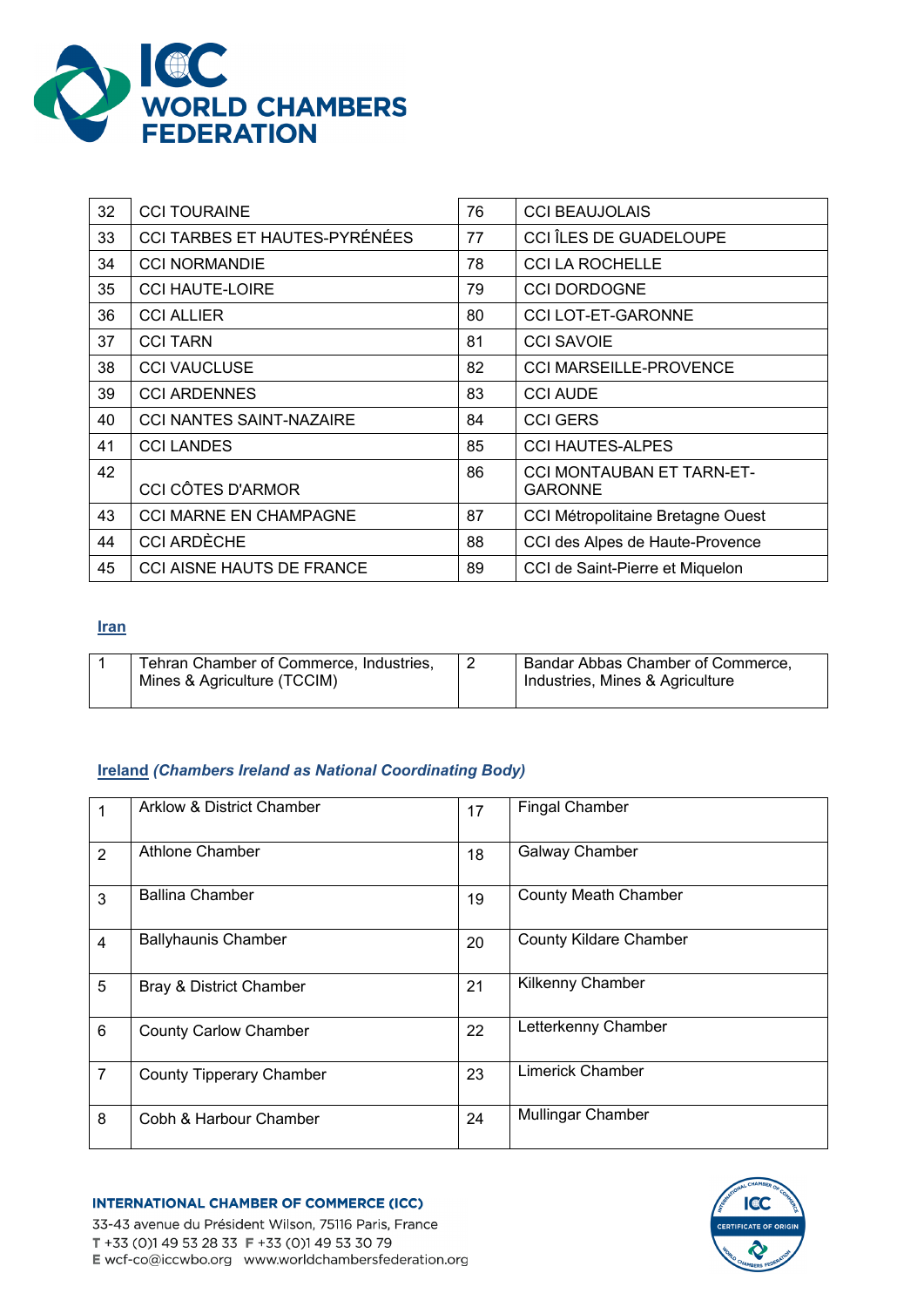

| 9  | <b>Cootehill Chamber</b>       | 25 | Sligo Chamber                 |
|----|--------------------------------|----|-------------------------------|
| 10 | <b>Cork Chamber</b>            | 26 | South Dublin Chamber          |
| 11 | Drogheda & District Chamber    | 27 | <b>Tralee Chamber</b>         |
| 12 | <b>Dublin Chamber</b>          | 28 | <b>Tullamore Chamber</b>      |
| 13 | <b>Dundalk Chamber</b>         | 29 | <b>Waterford Chamber</b>      |
| 14 | Dún Laoghaire-Rathdown Chamber | 30 | <b>Westport Chamber</b>       |
| 15 | Ennis Chamber                  | 31 | <b>County Wexford Chamber</b> |
| 16 | <b>Enniscorthy Chamber</b>     |    |                               |

# **Italy** *(UnionCamere as National Coordinating Body)*

| $\mathbf{1}$   | Chamber of commerce industry handicraft<br>and agriculture of Arezzo - Siena           | 14 | Chamber of commerce industry handicraft<br>and agriculture of Vicenza                                            |
|----------------|----------------------------------------------------------------------------------------|----|------------------------------------------------------------------------------------------------------------------|
| $\overline{2}$ | Chamber of commerce industry handicraft<br>and agriculture of Bologna                  | 15 | Chamber of commerce industry handicraft<br>and agriculture of Treviso Belluno                                    |
| 3              | Chamber of commerce industry handicraft<br>and agriculture of Bolzano                  | 16 | Chamber of commerce industry handicraft<br>and agriculture of Brescia                                            |
| $\overline{4}$ | Chamber of commerce industry handicraft<br>and agriculture of Ferrara                  | 17 | Chamber of commerce industry handicraft<br>and agriculture of Venezia-Rovigo                                     |
| 5              | Chamber of commerce industry handicraft<br>and agriculture of Firenze                  | 18 | Chamber of commerce industry handicraft<br>and agriculture of Cosenza                                            |
| 6              | Chamber of commerce industry handicraft<br>and agriculture of Foggia                   | 19 | Chamber of commerce industry handicraft<br>and agriculture of Reggio Calabria                                    |
| $\overline{7}$ | Chamber of commerce industry handicraft<br>and agriculture of Genova                   | 20 | Camera valdostana delle imprese e delle<br>professioni (Valle d'Aosta Chamber of<br>Enterprises and Professions) |
| 8              | Chamber of commerce industry handicraft<br>and agriculture of Milan-Monza-Brianza-Lodi | 21 | Chamber of commerce industry handicraft<br>and agriculture of Reggio Emilia                                      |
| 9              | Chamber of commerce industry handicraft<br>and agriculture of Lucca                    | 22 | Chamber of commerce industry handicraft<br>and agriculture of Riviere di Liguria Imperia<br>La Spezia Savona     |
| 10             | Chamber of commerce industry handicraft<br>and agriculture of Padova                   | 23 | Chamber of commerce industry handicraft<br>and agriculture of Torino                                             |
| 11             | Chamber of commerce industry handicraft<br>and agriculture of Pordenone Udine          | 24 | Chamber of commerce industry handicraft<br>and agriculture of Ravenna                                            |



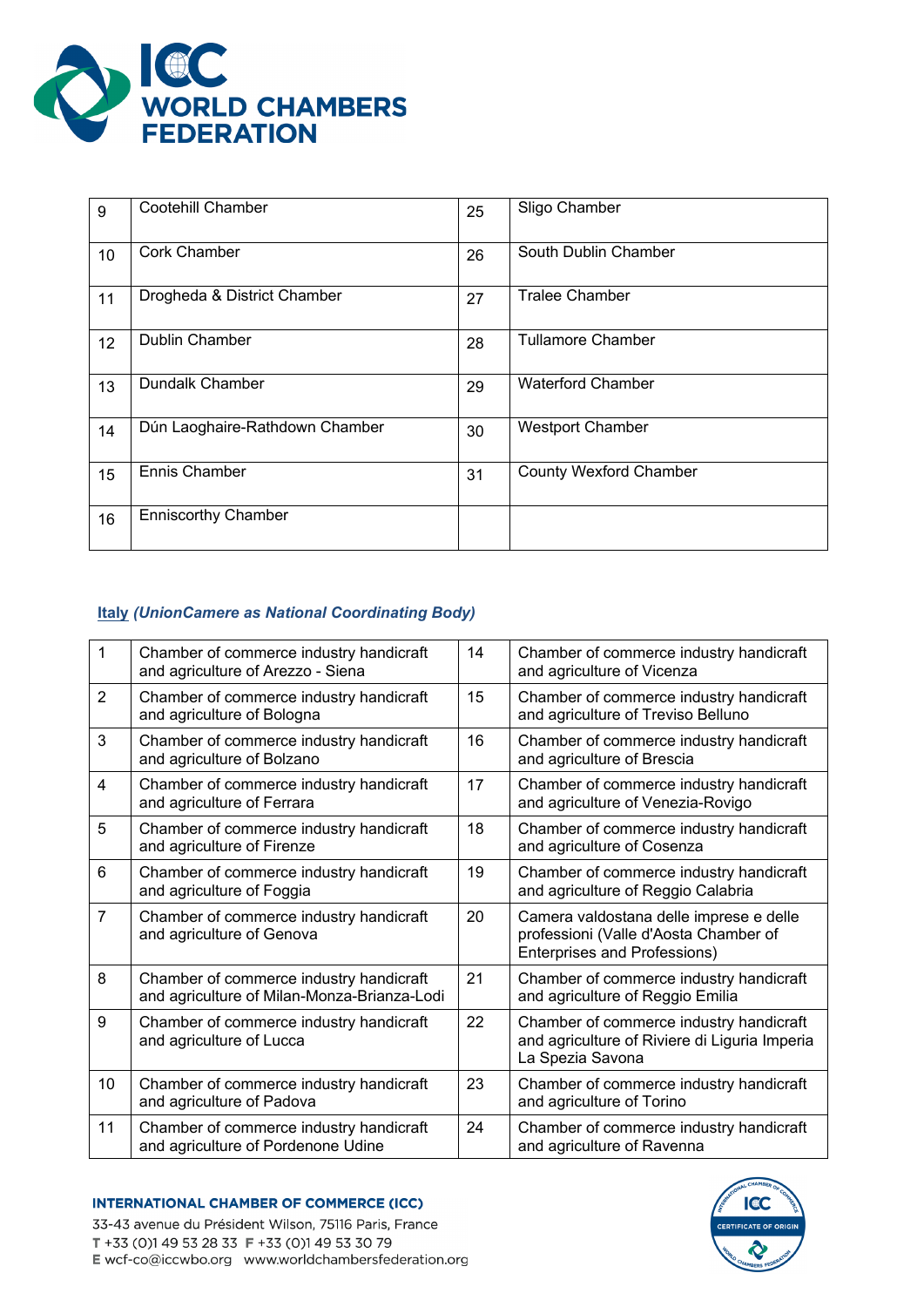

| 12 | Chamber of commerce industry handicraft<br>and agriculture of Marche | 25 | Chamber of commerce industry handicraft<br>and agriculture of Mantova |
|----|----------------------------------------------------------------------|----|-----------------------------------------------------------------------|
| 13 | Chamber of commerce industry handicraft<br>and agriculture of Rome   | 26 | Chamber of commerce industry handicraft<br>and agriculture of Varese  |

# **Malta**

**Malta Chamber of Commerce, Enterprise & Industry** 

#### **The Netherlands**

• The Netherlands Chamber of Commerce

#### **New Zealand** *(Auckland Business Chamber as National Coordinating Body)*

| 1              | Auckland Regional Chamber of Commerce and Industry |                 |                                       |  |
|----------------|----------------------------------------------------|-----------------|---------------------------------------|--|
| $\overline{2}$ | Canterbury Employer's Chamber of<br>Commerce       | 10 <sup>°</sup> | <b>Otago Chamber of Commerce</b>      |  |
| 3              | Gisborne Chamber of Commerce                       | 11              | Rotorua Chamber of Commerce           |  |
| $\overline{4}$ | Hawkes Bay Chamber of Commerce                     | 12              | South Canterbury Chamber of Commerce  |  |
| 5              | Hutt Valley Chamber of Commerce                    | 13              | Southland Chamber of Commerce         |  |
| $6\phantom{1}$ | Manawatu Chamber of Commerce                       | 14              | Taranaki Chamber of Commerce          |  |
| $\overline{7}$ | Marlborough Chamber of Commerce                    | 15              | Tauranga Chamber of Commerce          |  |
| 8              | Nelson Tasman Chamber of Commerce                  | 16              | <b>Waikato Chamber of Commerce</b>    |  |
| 9              | Northland Chamber of Commerce                      | 17              | <b>Wellington Chamber of Commerce</b> |  |

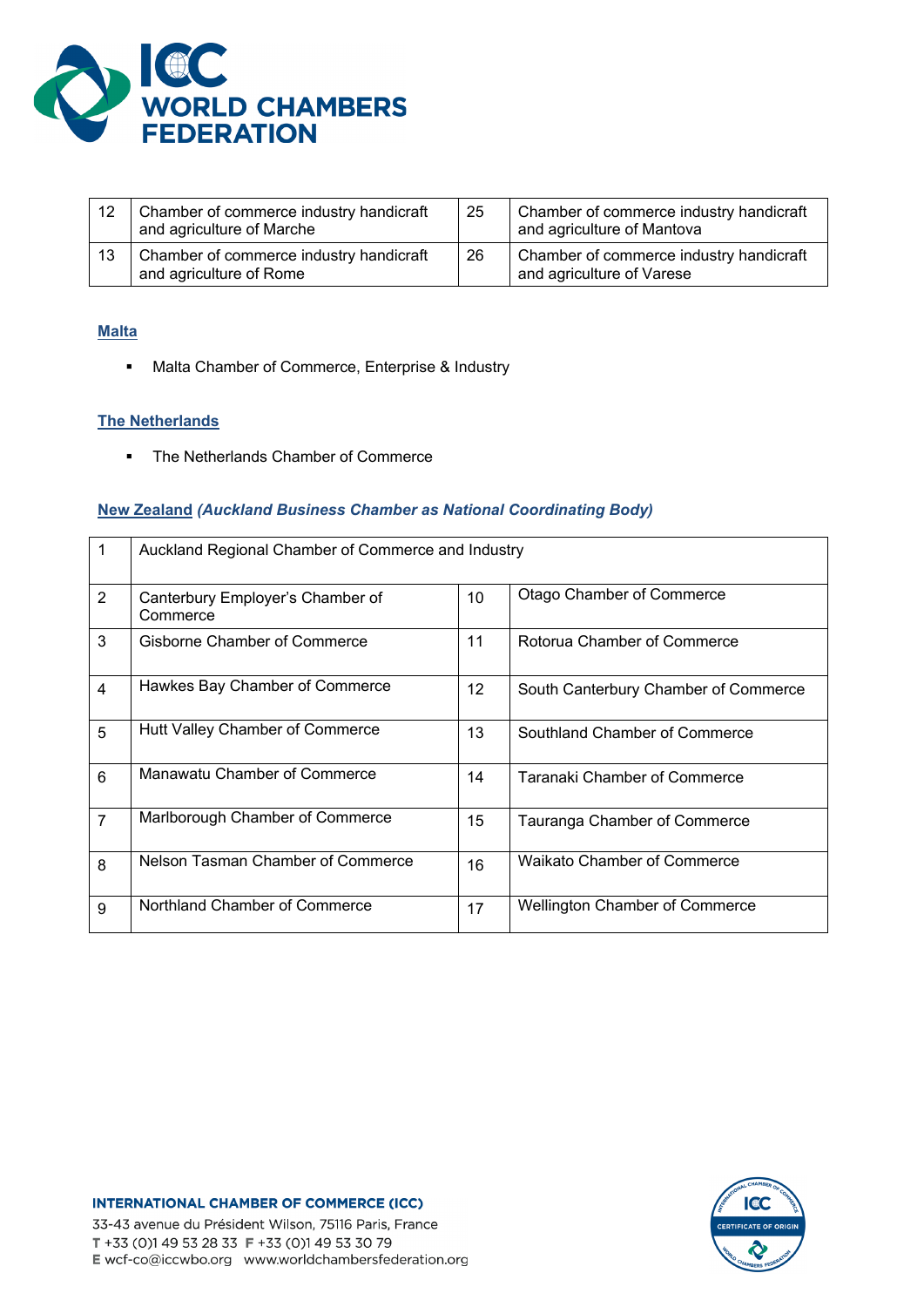

# **Norway** *(Oslo Chamber of Commerce as National Coordinating Body)*

|                | Oslo Chamber of Commerce             |                 |                                  |
|----------------|--------------------------------------|-----------------|----------------------------------|
| 2              | Alesund Chamber of Commerce          | 9               | Kongsberg Chamber of Commerce    |
| 3              | Arendal Chamber of Commerce          | 10              | Kristiansand Chamber of Commerce |
| $\overline{4}$ | Bergen Chamber of Commerce           | 11              | Sarpsborg Chamber of Commerce    |
| 5              | Drammen Chamber of Commerce          | 12 <sup>2</sup> | Skien Chamber of Commerce        |
| 6              | Gjøvik Chamber of Commerce           | 13              | Tromsø Chamber of Commerce       |
| $\overline{7}$ | Haugesund Chamber of Commerce        | 14              | Trondheim Chamber of Commerce    |
| 8              | <b>Stavanger Chamber of Commerce</b> |                 |                                  |

### **Lebanon**

Chamber of Commerce, Industry and Agriculture of Beirut & Mount Lebanon (CCIA-BML)

#### **Liechtenstein**

**EXECUTE: Liechtenstein Chamber of Commerce** 

# **Poland**

**Polish Chamber of Commerce** 

### **Portugal**

**•** Portuguese Chamber of Commerce and Industry

#### **Qatar**

**• Qatar Chamber of Commerce and Industry** 



33-43 avenue du Président Wilson, 75116 Paris, France T +33 (0)1 49 53 28 33 F +33 (0)1 49 53 30 79 E wcf-co@iccwbo.org www.worldchambersfederation.org

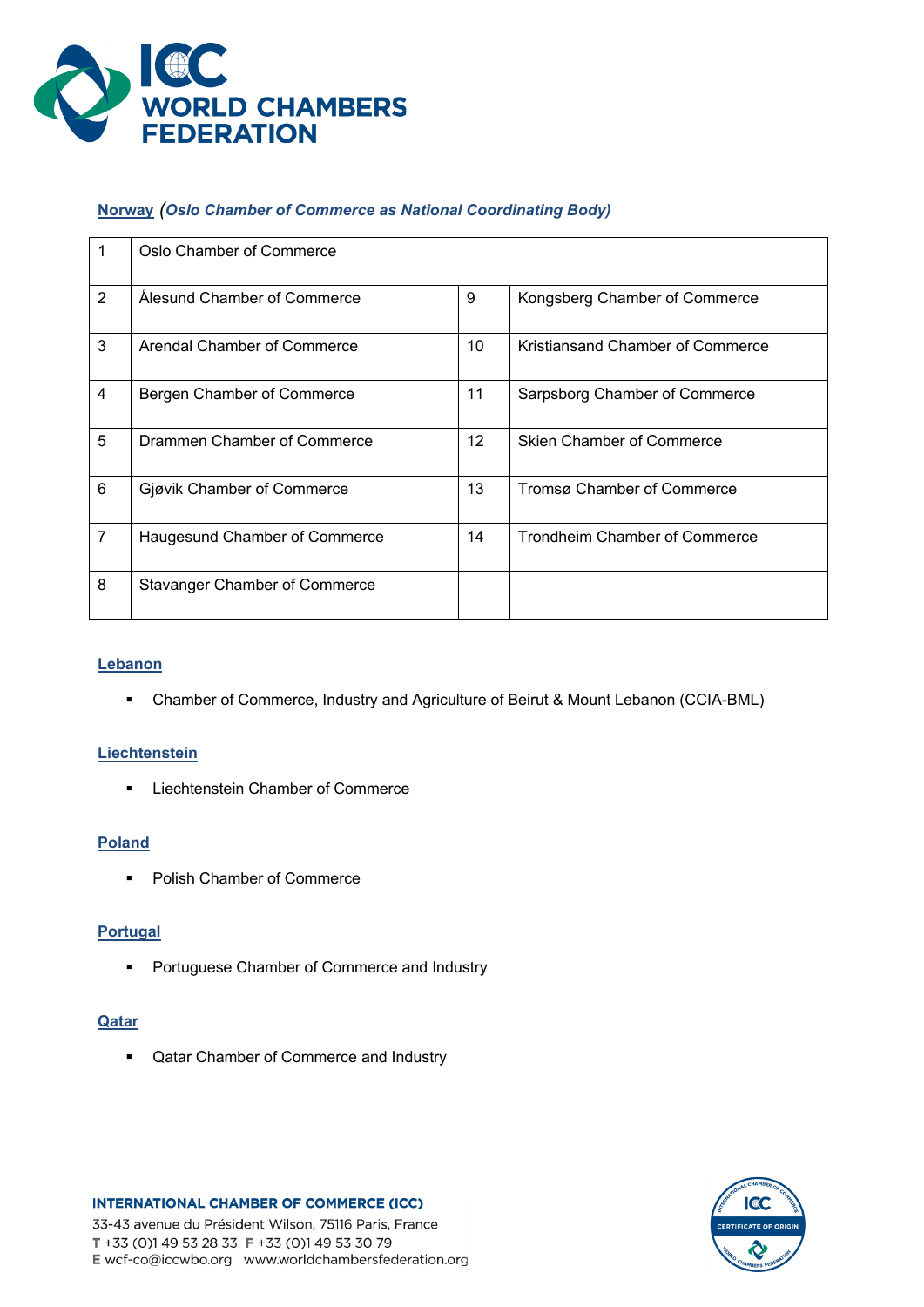

### **Slovakia**

|   | Slovak Chamber of Commerce and Industry<br>- Bratislava (Headquarter) | 6 | Slovak Chamber of Commerce and Industry<br>- Presov  |
|---|-----------------------------------------------------------------------|---|------------------------------------------------------|
| 2 | Slovak Chamber of Commerce and Industry<br>- Bratislava (Office 2)    |   | Slovak Chamber of Commerce and Industry<br>- Trencin |
| 3 | Slovak Chamber of Commerce and Industry<br>- Banska Bystrica          | 8 | Slovak Chamber of Commerce and Industry<br>- Trnava  |
|   | Slovak Chamber of Commerce and Industry<br>- Kosice                   | 9 | Slovak Chamber of Commerce and Industry<br>- Zilina  |
| 5 | Slovak Chamber of Commerce and Industry<br>- Nitra                    |   |                                                      |

# **Slovenia**

Chamber of Commerce and Industry of Slovenia

# **Singapore**

**Singapore International Chamber of Commerce** 

### **South Korea**

| 1              | Korea Chamber of Commerce and Industry              | 38 | MOKPO Chamber of Commerce and<br>Industry            |
|----------------|-----------------------------------------------------|----|------------------------------------------------------|
| $\overline{2}$ | <b>BUSAN Chamber of Commerce and Industry</b>       | 39 | <b>SUNCHEON Chamber of Commerce and</b><br>Industry  |
| 3              | DAEGU Chamber of Commerce and Industry              | 40 | <b>YEOSU Chamber of Commerce and</b><br>Industry     |
| $\overline{4}$ | <b>ICHEON Chamber of Commerce and</b><br>Industry   | 41 | <b>GIMCHEON Chamber of Commerce and</b><br>Industry  |
| 5              | <b>GWANGJU Chamber of Commerce and</b><br>Industry  | 42 | ANDONG Chamber of Commerce and<br>Industry           |
| 6              | DAEJEON Chamber of Commerce and<br>Industry         | 43 | POHANG Chamber of Commerce and<br>Industry           |
| $\overline{7}$ | ULSAN Chamber of Commerce and Industry              | 44 | <b>GYEONGJU Chamber of Commerce and</b><br>Industry  |
| 8              | <b>SUWON Chamber of Commerce and</b><br>Industry    | 45 | YEONGJU Chamber of Commerce and<br>Industry          |
| 9              | ANSEONG Chamber of Commerce and<br>Industry         | 46 | <b>GUMI Chamber of Commerce and Industry</b>         |
| 10             | ANYANG GWACHEON Chamber of<br>Commerce and Industry | 47 | <b>GYEONGSAN Chamber of Commerce and</b><br>Industry |
| 11             | <b>BUCHEON Chamber of Commerce and</b>              | 49 | <b>YEONGCHEON Chamber of Commerce</b>                |



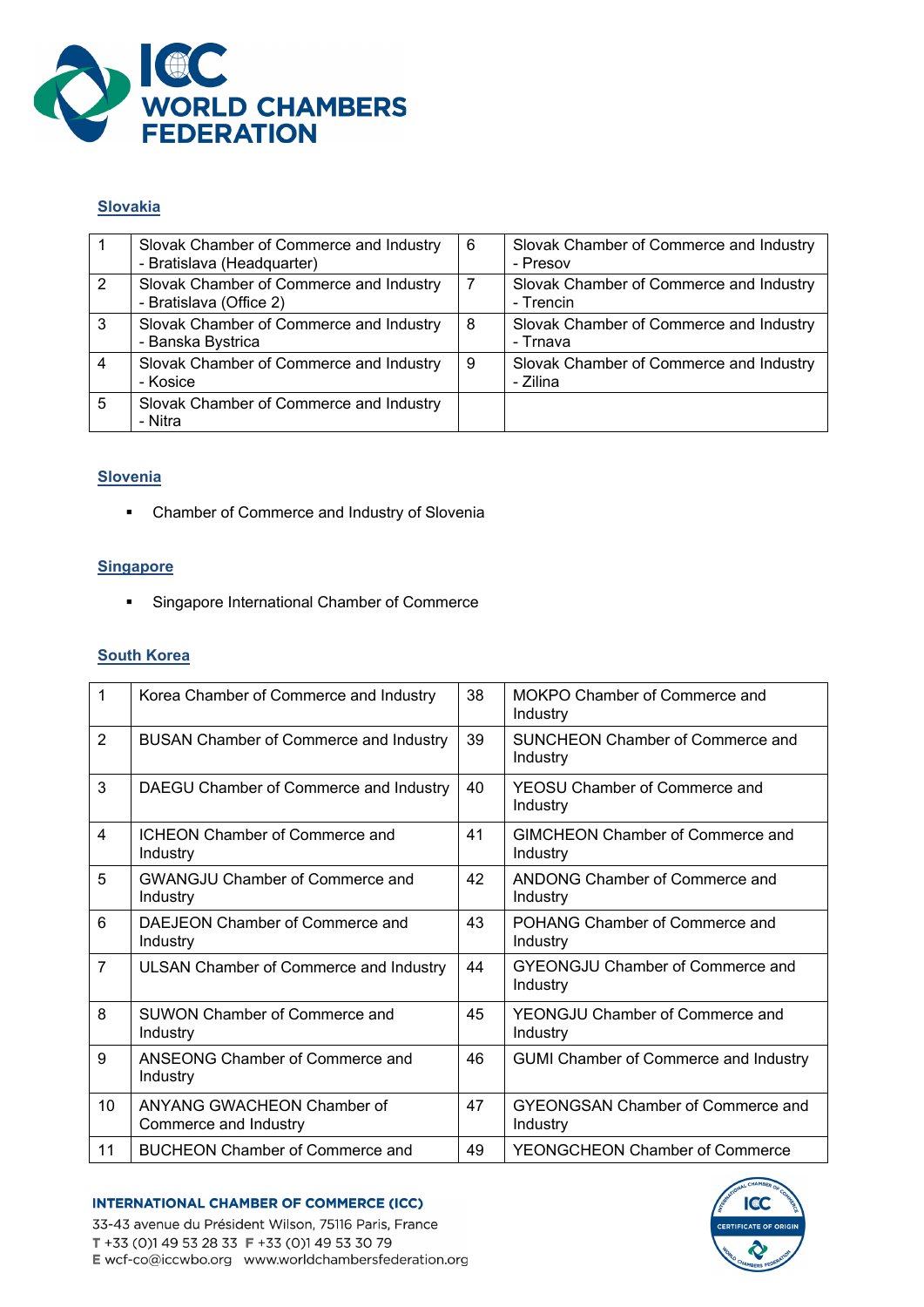

|    | Industry                                                     |    | and Industry                                                |
|----|--------------------------------------------------------------|----|-------------------------------------------------------------|
| 12 | SEONGNAM Chamber of Commerce and<br>Industry                 | 50 | CHILGOK Chamber of Commerce and<br>Industry                 |
| 13 | <b>GYEONGGI NORTHERN Chamber of</b><br>Commerce and Industry | 52 | JINJU Chamber of Commerce and Industry                      |
| 14 | PYEONGTAEK Chamber of Commerce and<br>Industry               | 53 | <b>TONGYEONG Chamber of Commerce and</b><br>Industry        |
| 15 | <b>INCHEON Chamber of Commerce and</b><br>Industry           | 54 | SACHEON Chamber of Commerce and<br>Industry                 |
| 16 | ANSAN Chamber of Commerce and Industry                       | 57 | YANGSAN Chamber of Commerce and<br>Industry                 |
| 17 | HWASEONG Chamber of Commerce and<br>Industry                 | 58 | <b>GIMHAE Chamber of Commerce and</b><br>Industry           |
| 18 | YONGIN Chamber of Commerce and<br>Industry                   | 59 | MIRYANG Chamber of Commerce and<br>Industry                 |
| 19 | GIMPO Chamber of Commerce and Industry                       | 60 | <b>HAMAN Chamber of Commerce and</b><br>Industry            |
| 20 | <b>GUNPO Chamber of Commerce and</b><br>Industry             | 61 | <b>GEOJE Chamber of Commerce and</b><br>Industry            |
| 21 | <b>GWANGJU HANAM Chamber of Commerce</b><br>and Industry     | 62 | JEJU Chamber of Commerce and Industry                       |
| 22 | SIHEUNG Chamber of Commerce and<br>Industry                  | 63 | <b>EUNSEONG Chamber of Commerce and</b><br>Industry         |
| 23 | CHUNCHON Chamber of Commerce and<br>Industry                 | 64 | <b>GWANGMYEONG Chamber of Commerce</b><br>and Industry      |
| 24 | <b>GANGNEUNG Chamber of Commerce and</b><br>Industry         | 65 | <b>GYEONGGI EASTERN Chamber of</b><br>Commerce and Industry |
| 25 | WONJU Chamber of Commerce and<br>Industry                    | 66 | GOYANG Chamber of Commerce and<br>Industry                  |
| 26 | SAMCHEOK Chamber of Commerce and<br>Industry                 | 67 | <b>JINCHEON Chamber of Commerce and</b><br>Industry         |
| 27 | SOKCHO Chamber of Commerce and<br>Industry                   | 68 | POCHEON Chamber of Commerce and<br>Industry                 |
| 28 | DONGHAE Chamber of Commerce and<br>Industry                  | 69 | OSAN Chamber of Commerce and Industry                       |
| 29 | <b>TAEBAEK Chamber of Commerce and</b><br>Industry           | 70 | DANGJIN Chamber of Commerce and<br>Industry                 |
| 30 | CHEONGJU Chamber of Commerce and<br>Industry                 | 71 | <b>UIWANG Chamber of Commerce and</b><br>Industry           |
| 31 | CHUNGJU Chamber of Commerce and<br>Industry                  | 72 | PAJU Chamber of Commerce and Industry                       |
| 32 | CHUNGNAMBUKBU Chamber of Commerce<br>and Industry            | 73 | <b>GWANGYANG Chamber of Commerce and</b><br>Industry        |

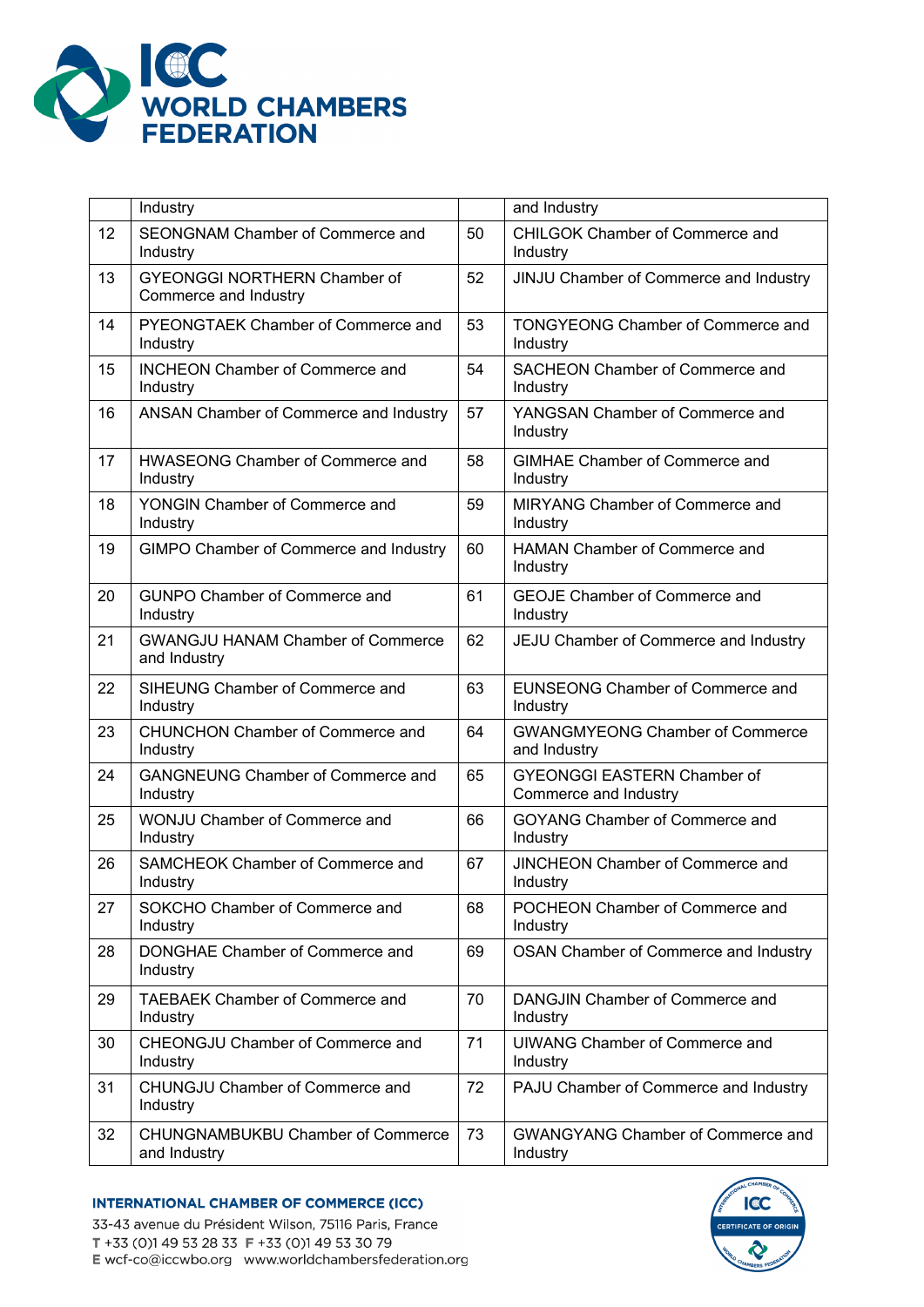

| 33 | SEOSAN Chamber of Commerce and<br>Industry        | 74 | CHANGWON Chamber of Commerce and<br>Industry        |
|----|---------------------------------------------------|----|-----------------------------------------------------|
| 34 | JEONJU Chamber of Commerce and<br>Industry        | 75 | SANGJU Chamber of Commerce and<br>Industry          |
| 35 | <b>IKSAN Chamber of Commerce and Industry</b>     | 76 | JECHEON DANYANG Chamber of<br>Commerce and Industry |
| 36 | <b>GUNSAN Chamber of Commerce and</b><br>Industry | 76 | JECHEON DANYANG Chamber of<br>Commerce and Industry |
| 37 | JEONGEUP Chamber of Commerce and<br>Industry      | 77 | SEJONG Chamber of Commerce and<br>Industry          |

# **Sweden** *(Stockholm Chamber of Commerce as National Coordinating Body)*

|   | Stockholm Chamber of Commerce          |    |                                  |
|---|----------------------------------------|----|----------------------------------|
| 2 | Chamber of Commerce of Central Sweden  | 7  | Jonkoping Chamber of Commerce    |
| 3 | Chamber of Commerce of Mälardalen      | 8  | West Sweden Chamber of Commerce  |
| 4 | Wermland Chamber of Commerce           | 9  | Mid Sweden Chamber of Commerce   |
| 5 | Chamber of Commerce of Southern Sweden | 10 | Vesterbotten Chamber of Commerce |
| 6 | Chamber of Commerce of East Sweden     | 11 | Norrbotten Chamber of Commerce   |

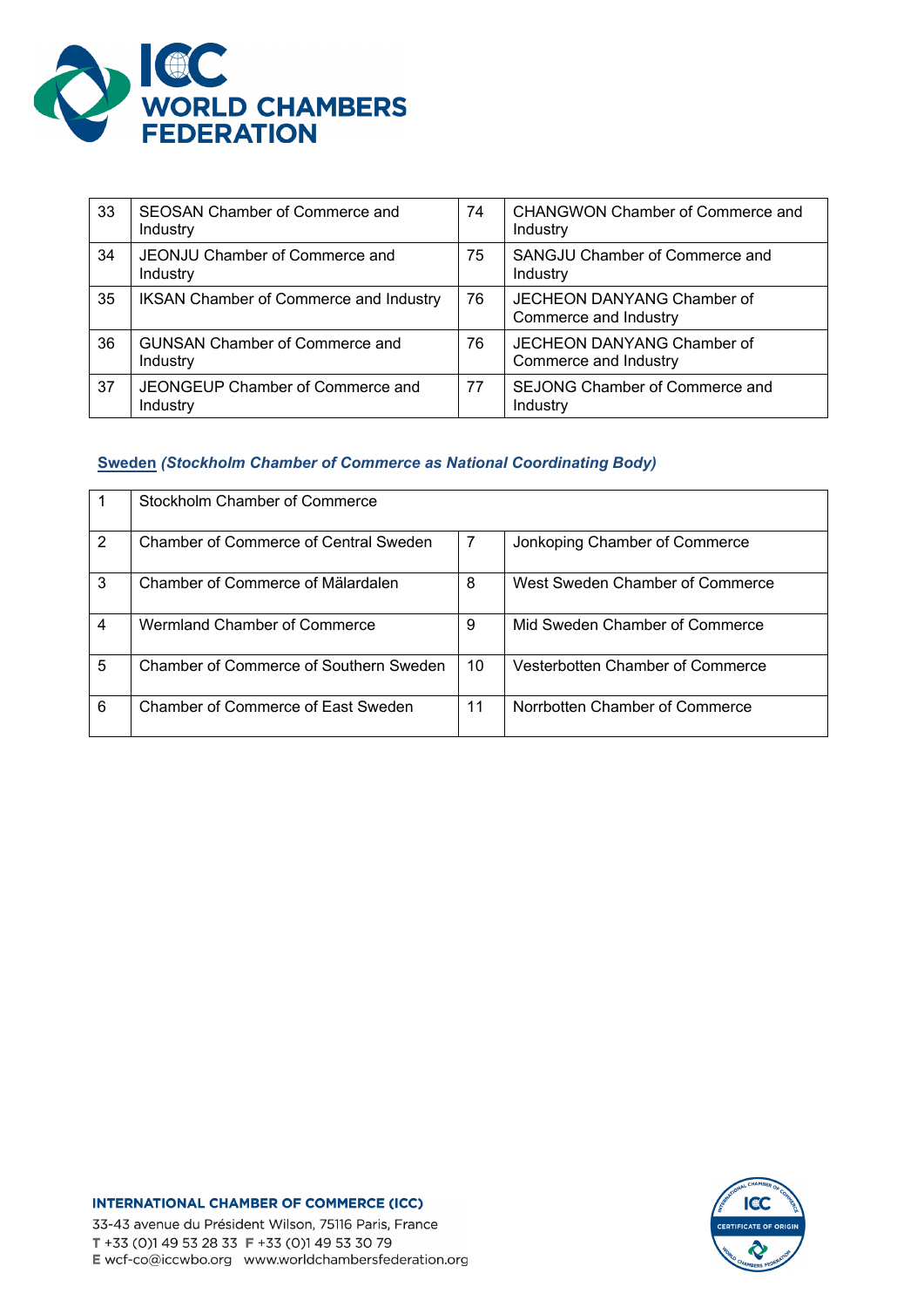

# **Switzerland**

|                | Aargauische Industrie- und Handelskammer                                                     | 10 <sup>°</sup> | Handels- und Industrieverein des Kantons<br>Bern - Berner Handelskammer |
|----------------|----------------------------------------------------------------------------------------------|-----------------|-------------------------------------------------------------------------|
| 2              | Camera di commercio, dell'industria,<br>dell'artigianato e dei servizi del cantone<br>Ticino | 11              | Handelskammer beider Basel                                              |
| 3              | Chambre de commerce et d'industrie du<br>canton de Fribourg                                  | 12              | Handelskammer und Arbeitgeberverband<br>Graubünden                      |
| 4              | Chambre de Commerce et d'Industrie du<br>Jura                                                | 13              | Handelskammer und Arbeitgebervereinigung<br>Winterthur                  |
| 5              | Chambre de commerce, d'industrie et des<br>services de Genève                                | 14              | Industrie- und Handelskammer St. Gallen-<br>Appenzell                   |
| 6              | Chambre neuchâteloise du commerce et de<br><i>l'industrie</i>                                | 15              | Industrie- und Handelskammer Thurgau                                    |
| $\overline{7}$ | Chambre valaisanne de commerce et<br>d'industrie                                             | 16              | Industrie- und Handelskammer<br>Zentralschweiz                          |
| 8              | Chambre vaudoise du commerce et de<br><i>l'industrie</i>                                     | 17              | Solothurner Handelskammer                                               |
| 9              | Glarner Handelskammer                                                                        | 18              | Zürcher Handelskammer                                                   |

# **United Arab Emirates** *(Dubai Chamber of Commerce and Industry as National Coordinating Body)*

|   | Dubai Chamber of Commerce and Industry        |   |                                                   |
|---|-----------------------------------------------|---|---------------------------------------------------|
|   | Abu Dhabi Chamber of Commerce and<br>Industry | 5 | Rak Chamber of Commerce                           |
| 3 | Ajman Chamber of Commerce and Industry        | 6 | Sharjah Chamber of Commerce and<br>Industry       |
|   | Fujairah Chamber of Commerce & Industry       |   | Umm Al Quwain Chamber of Commerce<br>and Industry |

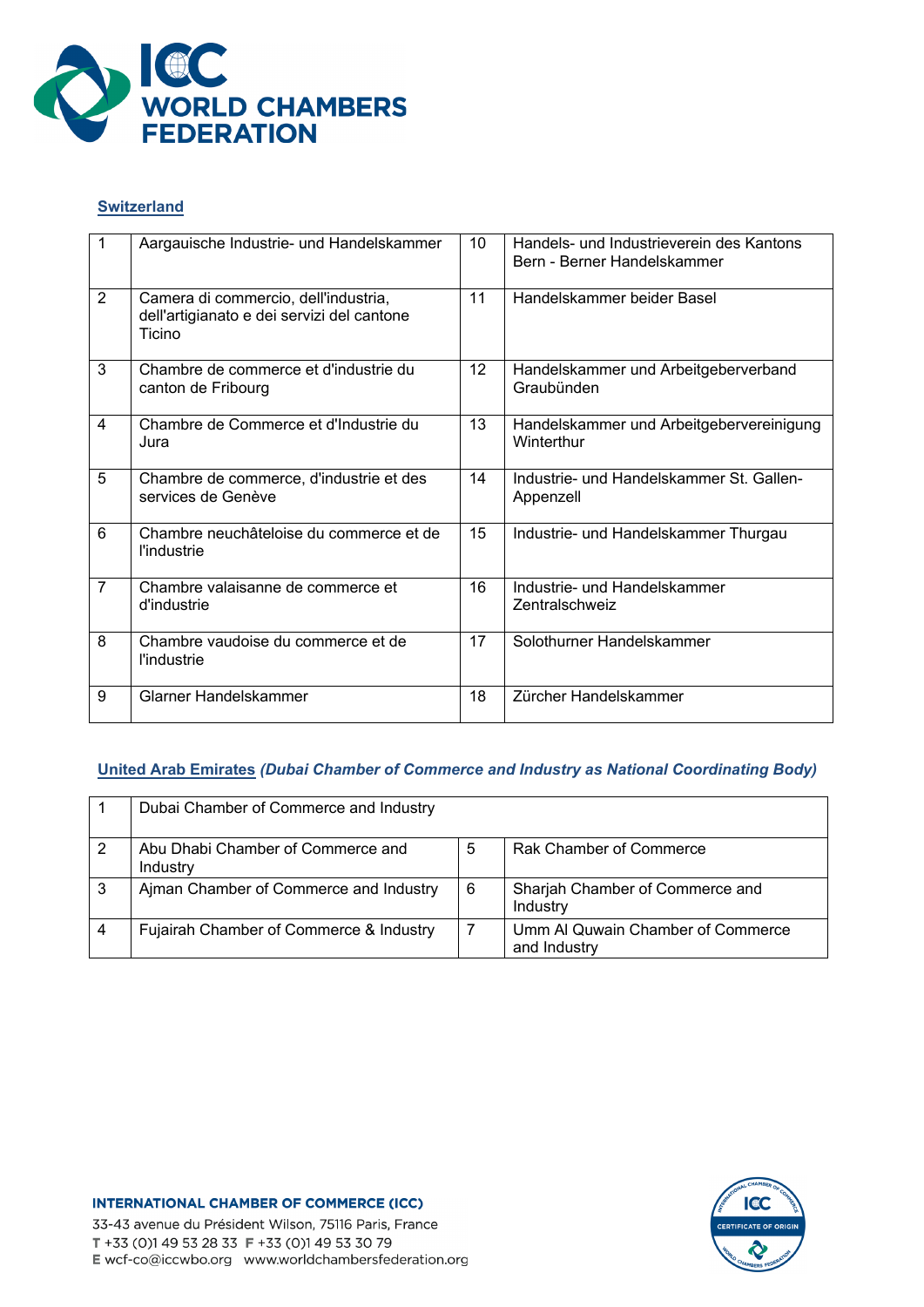

# **United Kingdom**

| $\mathbf 1$    | Aberdeen and Grampian Chamber of<br>Commerce                                             | 32 | <b>Lanarkshire Chamber of Commerce</b>                           |
|----------------|------------------------------------------------------------------------------------------|----|------------------------------------------------------------------|
| 2              | Ayrshire Chamber of Commerce & Industry                                                  | 33 | Lancaster District Chamber of Commerce,<br>Trade & Industry      |
| 3              | <b>Bedfordshire Chamber of Commerce</b>                                                  | 34 | Lincolnshire Chamber of Commerce &<br>Industry                   |
| 4              | Greater Birmingham Chamber of<br>Commerce & Industry                                     | 35 | Liverpool and Sephton Chamber of<br>Commerce and Industry        |
| 5              | <b>Black Country Chamber</b>                                                             | 36 | London Chamber of Commerce & Industry                            |
| 6              | Bristol Chamber of Commerce & Industry                                                   | 37 | Londonderry Chamber of Commerce                                  |
| $\overline{7}$ | Cambridgeshire Chamber of Commerce &<br>Industry                                         | 38 | Mid Yorkshire Chamber of Commerce &<br><b>Industry Ltd</b>       |
| 8              | West and North Yorkshire Chamber of<br>Commerce                                          | 39 | Norfolk Chamber of Commerce                                      |
| 9              | Barnsley and Rotherham Chamber of<br>Commerce                                            | 40 | North & Western Lancashire Chamber of<br>Commerce                |
| 10             | Cornwall Chamber of Commerce &<br>Industry                                               | 41 | North East England Chamber of Commerce<br>Trade & Industry       |
| 11             | Coventry & Warwickshire Chamber of<br>Commerce                                           | 42 | Staffordshire Chamber of Commerce &<br>Industry                  |
| 12             | Cumbria Chamber of Commerce and<br>Industry                                              | 43 | Northamptonshire Chamber                                         |
| 13             | East Midlands Chamber of Commerce<br>(Derbyshire, Nottinghamshire and<br>Leicestershire) | 44 | Northern Ireland Chamber of Commerce &<br>Industry               |
| 14             | Doncaster Chamber of Commerce &<br>Enterprise                                            | 45 | Devon Chamber of Commerce                                        |
| 15             | Dorset Chamber of Commerce & Industry                                                    | 46 | Renfrewshire Chamber of Commerce Ltd                             |
| 16             | Edinburgh Chamber of Commerce &<br>Enterprise                                            | 47 | Sheffield Chamber of Commerce & Industry                         |
| 17             | East Lancashire Chamber of Commerce &<br>Industry                                        | 48 | Shropshire Chamber of Commerce &<br>Enterprise                   |
| 18             | <b>Essex Chambers of Commerce</b>                                                        | 49 | South Wales Chamber of Commerce                                  |
| 19             | Fife Chamber of Commerce & Enterprise                                                    | 50 | St Helens Chamber                                                |
| 20             | <b>Glasgow Chamber of Commerce</b>                                                       | 51 | Suffolk Chamber of Commerce, Industry &<br>Shipping Incorporated |
| 21             | Greater Manchester Chamber of<br>Commerce                                                | 52 | <b>Surrey Chambers of Commerce</b>                               |
| 22             | <b>Guernsey Chamber of Commerce</b>                                                      | 53 | Sussex Chamber of Commerce &<br>Enterprise                       |
| 23             | Halton Chamber of Commerce and                                                           | 54 | Thames Valley Chamber of Commerce &                              |